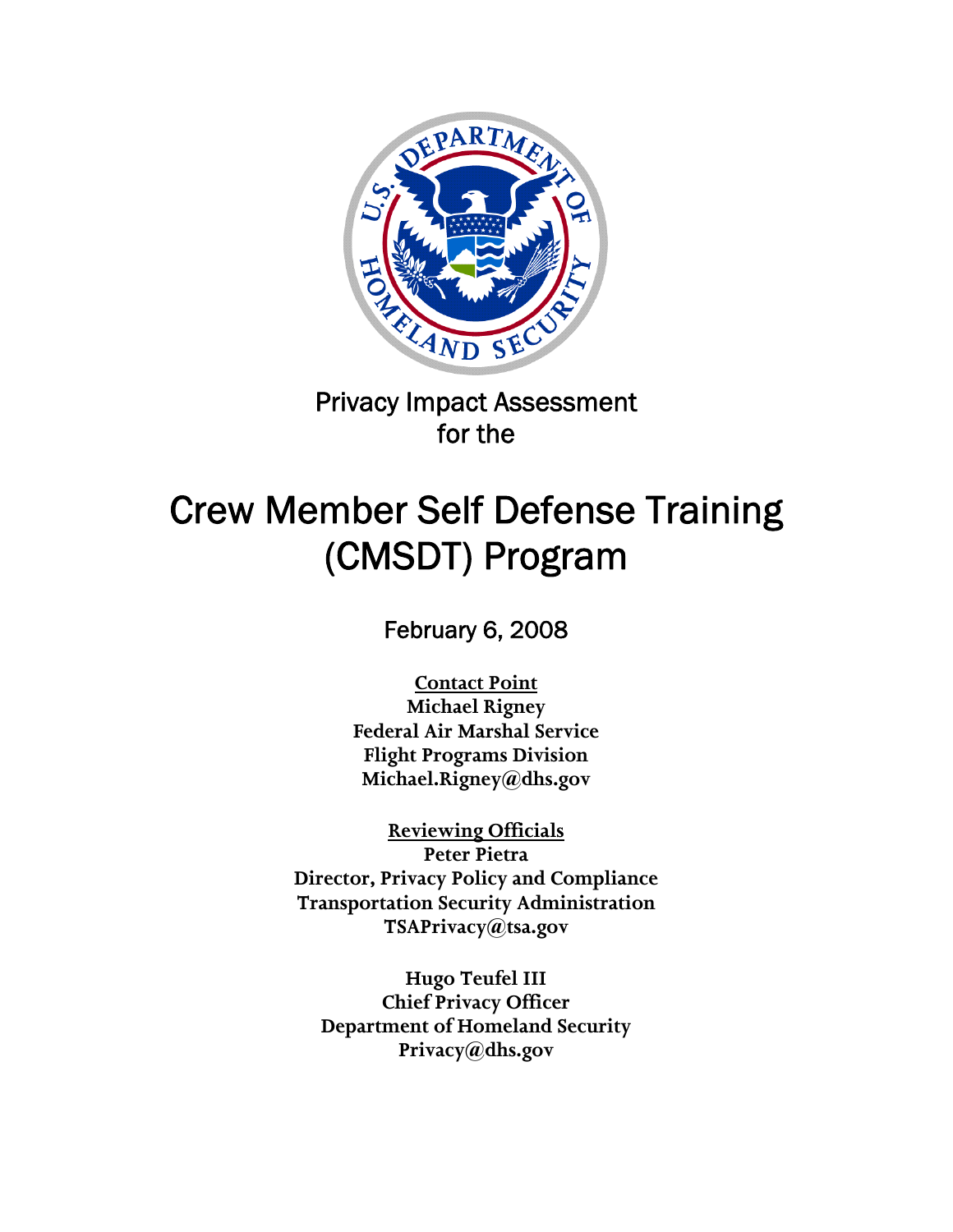

# Abstract

The Department of Homeland Security Transportation Security Administration (TSA) has developed the Crew Member Self-Defense Training Program (CMSDT), a voluntary self-defense training course, for air carrier crew members. TSA will collect name, last 4 numerals of the Social Security Number (SSN), contact information, employer information including employee identification number, and course location preferences in order to verify a crew member's eligibility for the program and to provide the self-defense training. Because the CMSDT collects personally identifiable information (PII) on members of the public, TSA is conducting this Privacy Impact Assessment (PIA) in accordance with the statutory requirements of the E-Government Act of 2002.

# Introduction

The Transportation Security Administration (TSA) has developed and implemented the CMSDT Program in order to comply with section 603 of the Vision 100 – Century of Aviation Reauthorization Act (P.L. 108-176) which requires TSA to make available a voluntary program of self-defense training for crew members of air carriers providing scheduled passenger air transportation. TSA's Office of Law Enforcement/Federal Air Marshal Service (OLE/FAMS) is responsible for administering the CMSDT and has developed a training approach that combines distributed learning technology with hands-on instruction in self-defense techniques. Crew members interested in the training can get information from the TSA website, identify a training site, and register with the point of contact listed for the training site. Upon completion of self-paced instruction, an eligible crew member can attend a one-day, hands-on training session in self defense techniques applicable to the aircraft environment. In order to maintain proficiency, eligible crew members may repeat the training as many times as they would like. These one-day courses are conducted at select community colleges located throughout the United States, under a Cooperative Agreement with the American Association of Community Colleges (AACC).

Crew member information is collected by each individual AACC site coordinator. The collected information is then forwarded to a TSA contractor for employment verification. Once the contractor has verified the crew member's position and status with their respective employing airline, a confirmation is sent by the TSA contractor to the site coordinator authorizing the crew member's participation in the requested class.

TSA plans to collect limited PII from crew members seeking to participate in the CMSDT Program. This information will be gathered in order to (1) verify a crew member's eligibility to participate in the program; (2) register or re-register crew members for training classes; (3) allow crew members to receive the necessary instructional materials; (4) confirm and record crew members' attendance at a training class; (5) receive voluntary feedback from crew members regarding the quality of the instruction, instructors, and facilities used to deliver the training, and (6) provide crew members with information about recurring and/or advanced self defense training opportunities.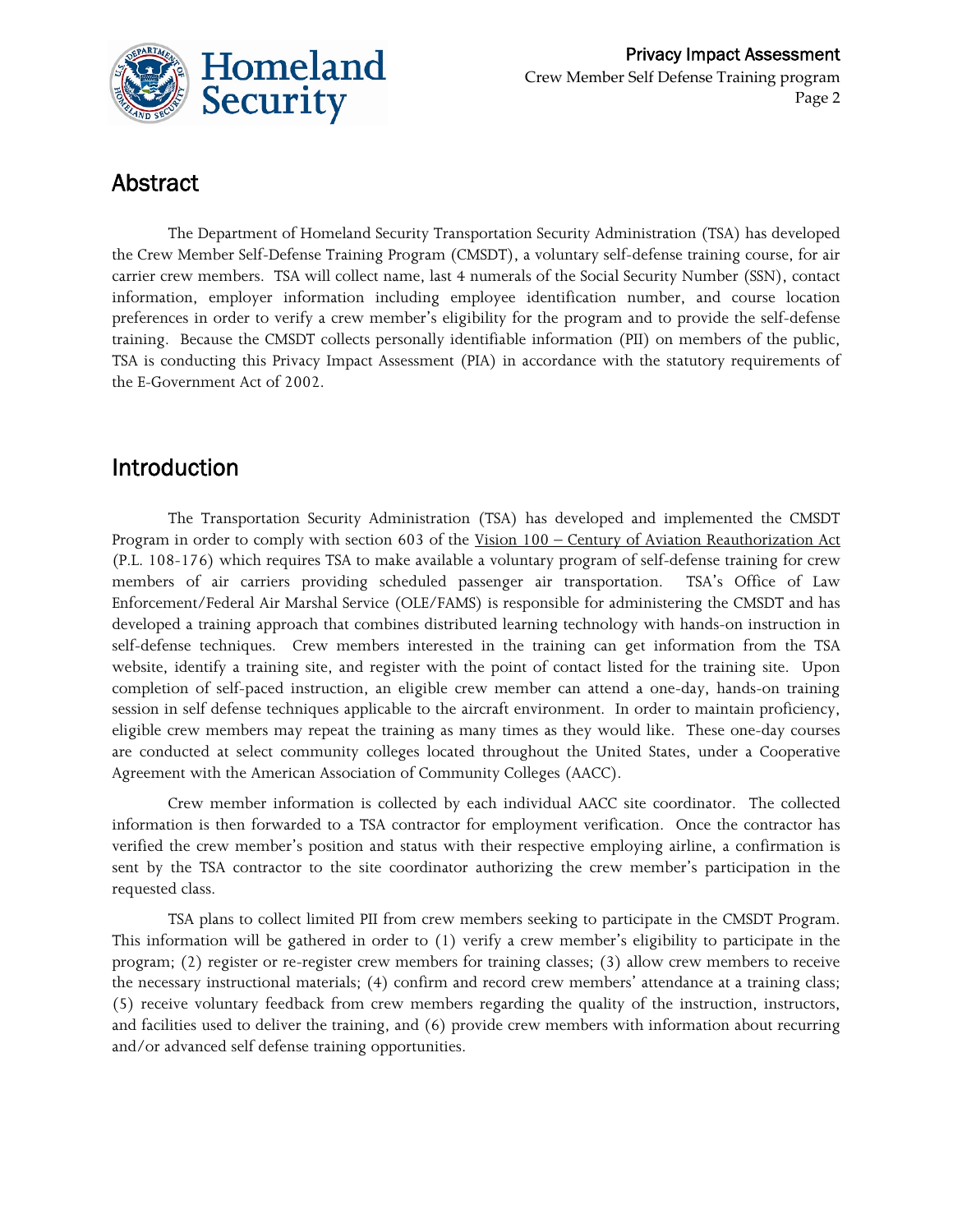

# Section 1.0 Information collected and maintained

## 1.1 What information is to be collected?

Participating colleges will collect a crew member's name, address, telephone number, e-mail address, last 4 numerals of SSN, the name of their employing air carrier, their air carrier identification number, employee identification number, and the location of the community college at which they intend to participate in or directly observe the "hands-on" portion of the training, and will provide the information to TSA.

## 1.2 From whom is information collected?

The personal information is collected by participating colleges directly from crew members seeking this self-defense training. Crew members will provide the requested information to program coordinators at the community colleges sponsoring the CMSDT Program. A portion of the information (name, last 4 SSN, employing air carrier information) will then be provided to a TSA contractor for the purpose of conducting employment verification checks to confirm the crew member's eligibility to participate in the CMSDT Program.

## 1.3 Why is the information being collected?

The information is being collected for the purpose of verifying a crew member's eligibility to participate in the training program; managing their course enrollment and scheduling; maintaining control and security of the program's pre-course training materials; monitoring and assessing the quality of the program's training content, instructors, and facilities, and keeping participants informed of recurring and/or advanced self-defense training opportunities. Last 4 SSN is collected because some airlines require SSN for employment verification.

#### 1.4 How is the information collected?

Participating community colleges will collect the necessary information directly from the crew member, and transmit it directly to TSA and the TSA contractor performing the employment verification checks. Information is collected on paper forms and through electronic registration, and may also be submitted by phone or fax.

#### 1.5 What specific legal authorities/arrangements/agreements define the collection of information?

Congress directed TSA to develop and implement a voluntary crew member self-defense training course in the Vision 100 – Century of Aviation Reauthorization Act, P.L. 108-176. To meet this obligation, TSA developed the CMSDT Program and partnered with AACC to implement the program.TSA and AACC have entered into a Cooperative Agreement which further describes and defines the partnership.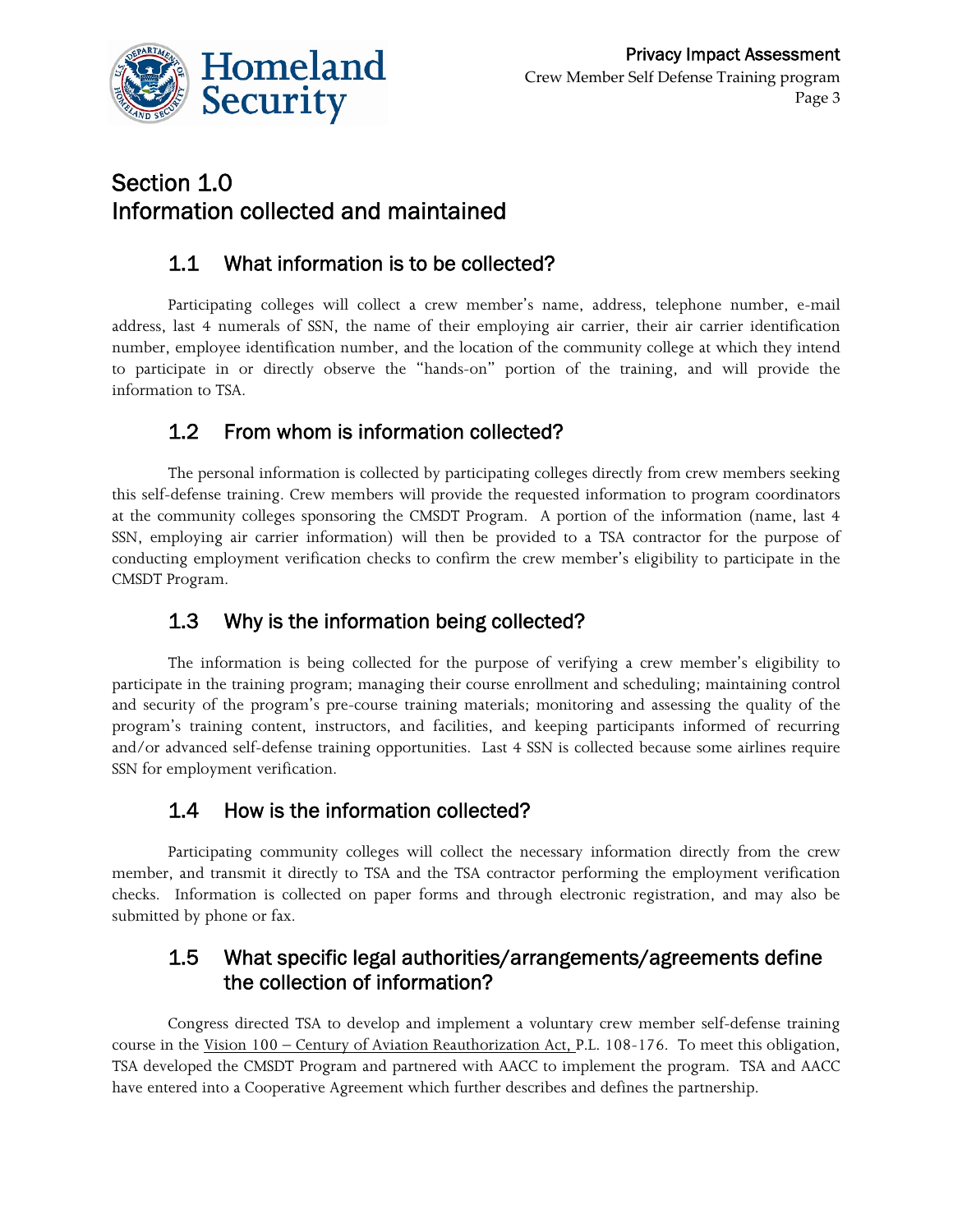

## 1.6 Privacy Impact Analysis: Given the amount and type of data being collected, discuss what privacy risks were identified and how they were mitigated.

TSA has limited its collection to information necessary to verify crew members' eligibility for the training and administer the program. The information is used to accurately communicate identity with the employing airlines. Limiting the collection of information received by TSA to these minimal elements serves the agency's operational purposes and statutory mandates while minimizing the privacy risks to the program's participants.

# Section 2.0 Uses of the system and the information

## 2.1 Describe all the uses of information.

TSA will use the information to verify the eligibility status of crew members seeking to participate in the program; schedule crew members for training classes at participating community colleges; distribute instructional materials to eligible participants; verify the identity of the crew member at the training site; create a record of training participation; produce certificates of training completion, and advise participants of recurring and/or advanced training opportunities. Aggregate data not involving PII may be used to measure program performance.

## 2.2 Does the system analyze data to assist users in identifying previously unknown areas of note, concern, or pattern (Sometimes referred to as data mining)?

No.

#### 2.3 How will the information collected from individuals or derived from the system be checked for accuracy?

Participating community colleges will collect the necessary information directly from the crew member, and transmit it directly to TSA and the TSA contractor performing the employment verification checks.

## 2.4 Privacy Impact Analysis: Given the amount and type of information collected, describe any types of controls that may be in place to ensure that information is used in accordance with the above described uses.

Since the community college collects the personal information directly from the individual to whom it pertains, the risk of collecting inaccurate information is minimized. Individuals can correct any inaccurate or changed employer, identification, or contact information at any time during the training.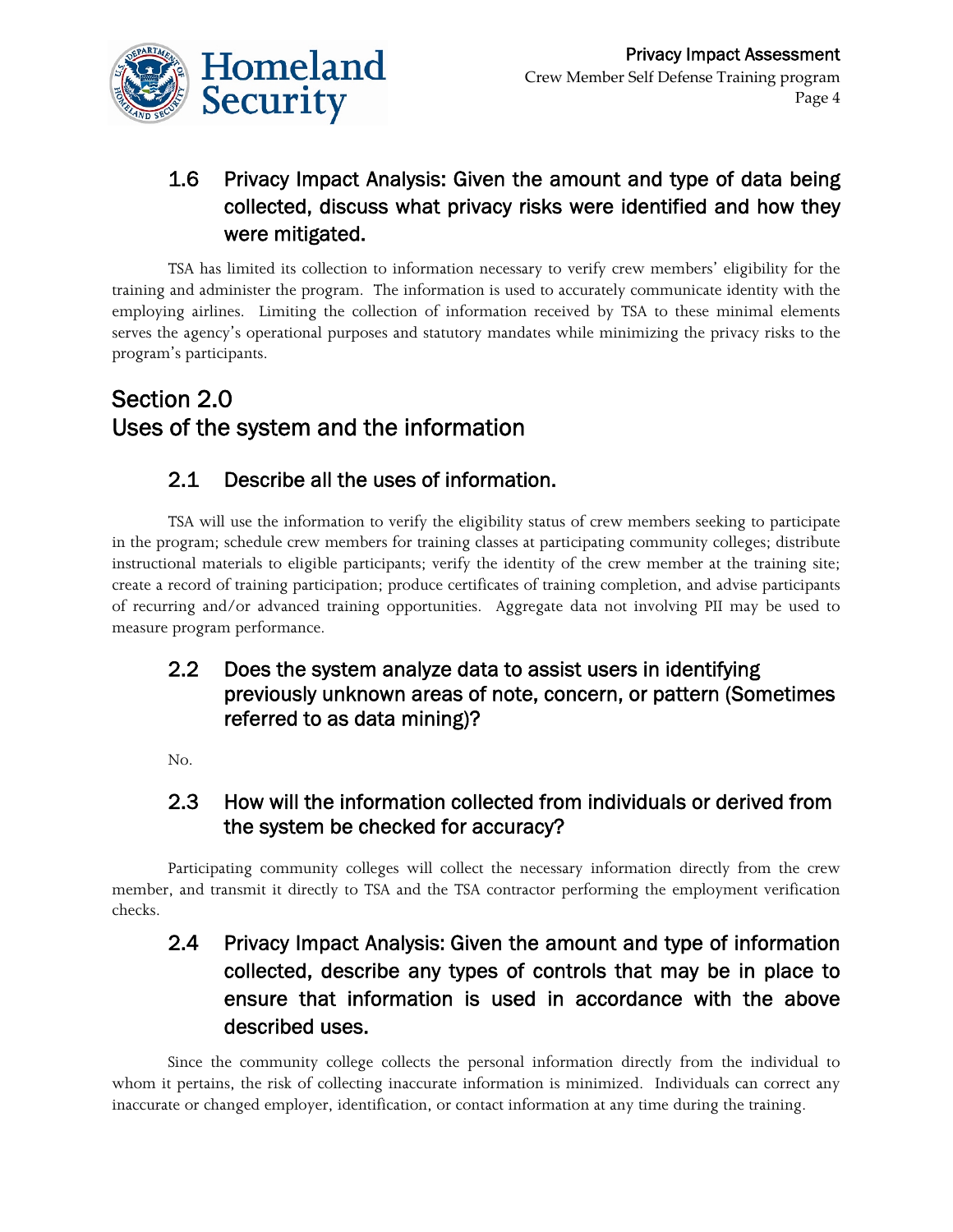

# Section 3.0 Retention

## 3.1 What is the retention period for the data in the system?

TSA will retain the data it receives in accordance with record schedules once approved by the National Archives and Records Administration (NARA). TSA seeks to retain eligibility records for 3 years and class rosters for 3 years from the date of most recent application. The retention period allows TSA to prioritize training rosters in the event of limited class space.

#### 3.2 Has the retention schedule been approved by the National Archives and Records Administration (NARA)?

TSA does not yet have a record retention schedule approved by NARA for records pertaining to this program and must retain these records until such schedule is approved.

#### 3.3 Privacy Impact Analysis: Given the purpose of retaining the information, explain why the information is needed for the indicated period.

Information collected in connection with this program will be maintained in accordance with NARA-approved record retention schedules. Risks associated with retention include data security issues that are mitigated by collecting information that has little value to someone that obtains the information without authorization.

# Section 4.0 Internal sharing and disclosure

## 4.1 With which internal organizations is the information shared?

The information collected will be accessed by those TSA employees and contractors who have a need to know the information in order to carry out their official duties. In the ordinary course, it is expected that CMSDT information will remain within OLE/FAMS and its contractor. This information may also be shared with other DHS employees in accordance with the Privacy Act, 5 U.S.C. § 552a.

#### 4.2 For each organization, what information is shared and for what purpose?

TSA only receives information pertaining to crew members that are seeking to participate in the CMSDT Program. The information will be shared with TSA employees and contractors conducting employment verification checks in order to confirm a crew member's eligibility to participate in the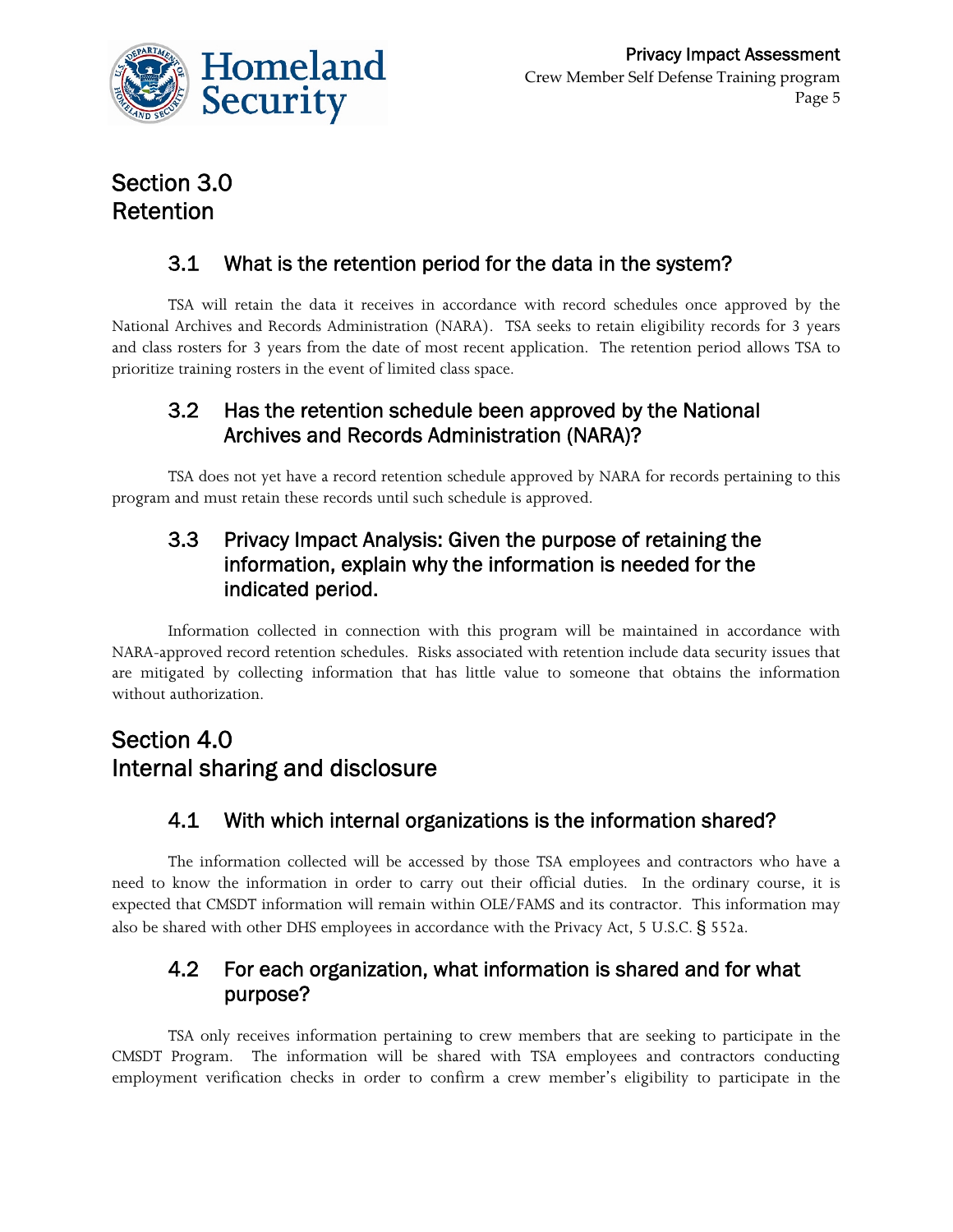

CMSDT. TSA may share that information within DHS for official purposes related to transportation security in accordance with the provisions of the Privacy Act 5 U.S.C. §552a.

#### 4.3 How is the information transmitted or disclosed?

Depending upon the specific situation and need, the information may be disclosed telephonically, electronically via a secure data network or approved electronic data storage media, or via facsimile. The information may also be marked with specific handling requirements and restrictions to further limit distribution.

## 4.4 Privacy Impact Analysis: Given the internal sharing, discuss what privacy risks were identified and how they were mitigated.

Information is shared within DHS with those individuals who have a need for the information in the performance of their duties in accordance with the Privacy Act. Privacy protections include strict access controls such as security credentials, passwords, real-time auditing that tracks access to electronic information, and mandated training for all employees and contractors.

# Section 5.0 External sharing and disclosure

## 5.1 With which external organizations is the information shared?

In the ordinary course, TSA will share information with community colleges participating in the program in order to schedule the training. In addition, TSA expects to share information with employer airlines to verify training eligibility and provide training status. TSA may share individual information with others as permitted by the Privacy Act and in accordance with the routine uses identified in the applicable Privacy Act system of records notice (SORN), DHS/All-003, Department of Homeland Security General Training Records.

#### 5.2 What information is shared and for what purpose?

Individually identifying data may be shared with participating colleges and employers to verify eligibility for training, schedule training, and report on the status of training.

#### 5.3 How is the information transmitted or disclosed?

The information may be disclosed in person, telephonically, electronically via email or approved electronic data storage media, or via a facsimile.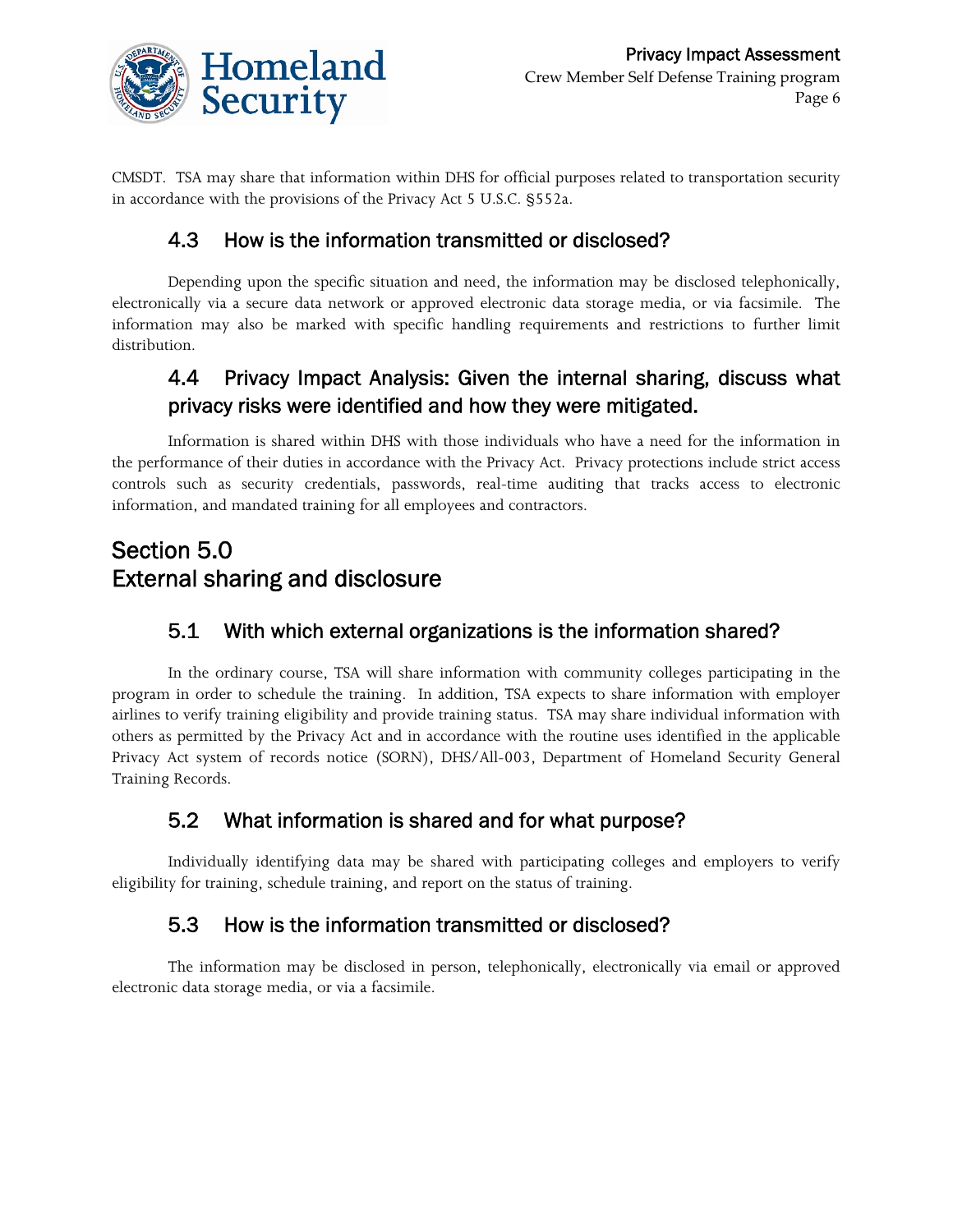

#### 5.4 Is a Memorandum of Understanding (MOU), contract, or any agreement in place with any external organizations with whom information is shared, and does the agreement reflect the scope of the information currently shared?

The CMSDT Program is administered pursuant to a Cooperative Agreement with the American Association of Community Colleges (AACC). This Agreement, along with the accompanying Statement of Work (SOW), fully reflects the scope of the information currently shared. A revised SOW, which will serve to implement revisions to the training delivery, also reflects the scope of the information shared.

## 5.5 How is the shared information secured by the recipient?

Under the CMSDT Cooperative Agreement, AACC is required to handle the information in accordance with the Privacy Act and take measures to protect information that comes into their possession as a result of this program.

#### 5.6 What type of training is required for users from agencies outside DHS prior to receiving access to the information?

No training of users outside DHS is required by TSA. However, TSA requires the information to be handled in accordance with the Privacy Act.

#### 5.7 Privacy Impact Analysis: Given the external sharing, what privacy risks were identified and describe how they were mitigated.

TSA will limit sharing of this information under the applicable provisions of the SORN and the Privacy Act. By limiting the amount of information collected, and sharing of this information to those who have an official need to know, TSA is mitigating attendant privacy risks.

# Section 6.0 **Notice**

6.1 Was notice provided to the individual prior to collection of information? If yes, please provide a copy of the notice as an appendix. A notice may include a posted privacy policy, a Privacy Act notice on forms, or a system of records notice published in the Federal Register Notice. If notice was not provided, why not?

Applicants are given a Privacy Act Statement at the "Registration Information" section of the program website, as well as on the CMSDT Program Information Release Authorization form. See Appendix A. The publication of this PIA and of the SORN (DHS/All-003, Department of Homeland Security General Training Records), also serves to provide public notice of the collection, use, and maintenance of this information.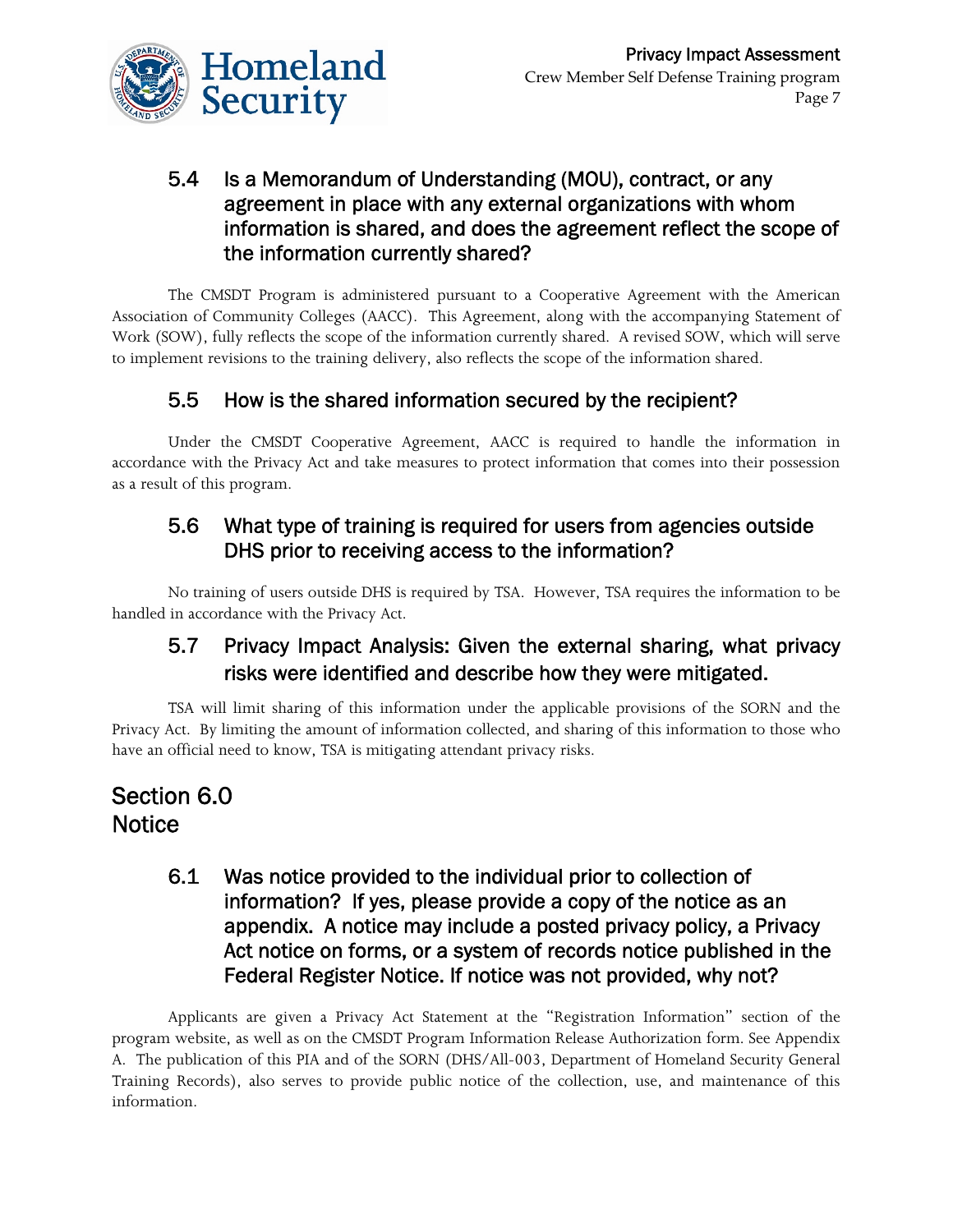

#### 6.2 Do individuals have an opportunity and/or right to decline to provide information?

The CMSDT Program is voluntary, and crew members have an opportunity to decline to provide information in deciding whether or not to participate. However, an individual will not be provided with the program's instructional materials, nor allowed to directly observe or participate in the training unless they provide information that enables TSA to verify their identity and employment status.

#### 6.3 Do individuals have the right to consent to particular uses of the information, and if so, how does the individual exercise the right?

No. All uses of the information obtained by TSA will be consistent with the Privacy Act and the applicable SORN.

## 6.4 Privacy Impact Analysis: Given the notice provided to individuals above, describe what privacy risks were identified and how you mitigated them.

Individuals are presented with a Privacy Act Statement on the program's website containing registration information, as well as on the release for those employers requiring a release to provide employment status. This informed consent coupled with the limited amount of personally identifiable information being collected effectively minimizes privacy risks associated with this collection.

# Section 7.0 Individual Access, Redress and Correction

#### 7.1 What are the procedures which allow individuals to gain access to their own information?

Individuals may access their personal information by filing a Freedom of Information/Privacy Act (FOIA/PA) request to TSA in writing by mail to the following address:

Transportation Security Administration Freedom of Information Act Office, TSA-20 11th Floor East Tower 601 S. 12th Street Arlington, VA 22202

FOIA/PA requests may also be submitted by fax at 571-227-1406 or by email at [FOIA.TSA@dhs.gov.](mailto:FOIA.TSA@dhs.gov) The FOIA/PA request must contain the following information: Full name, address,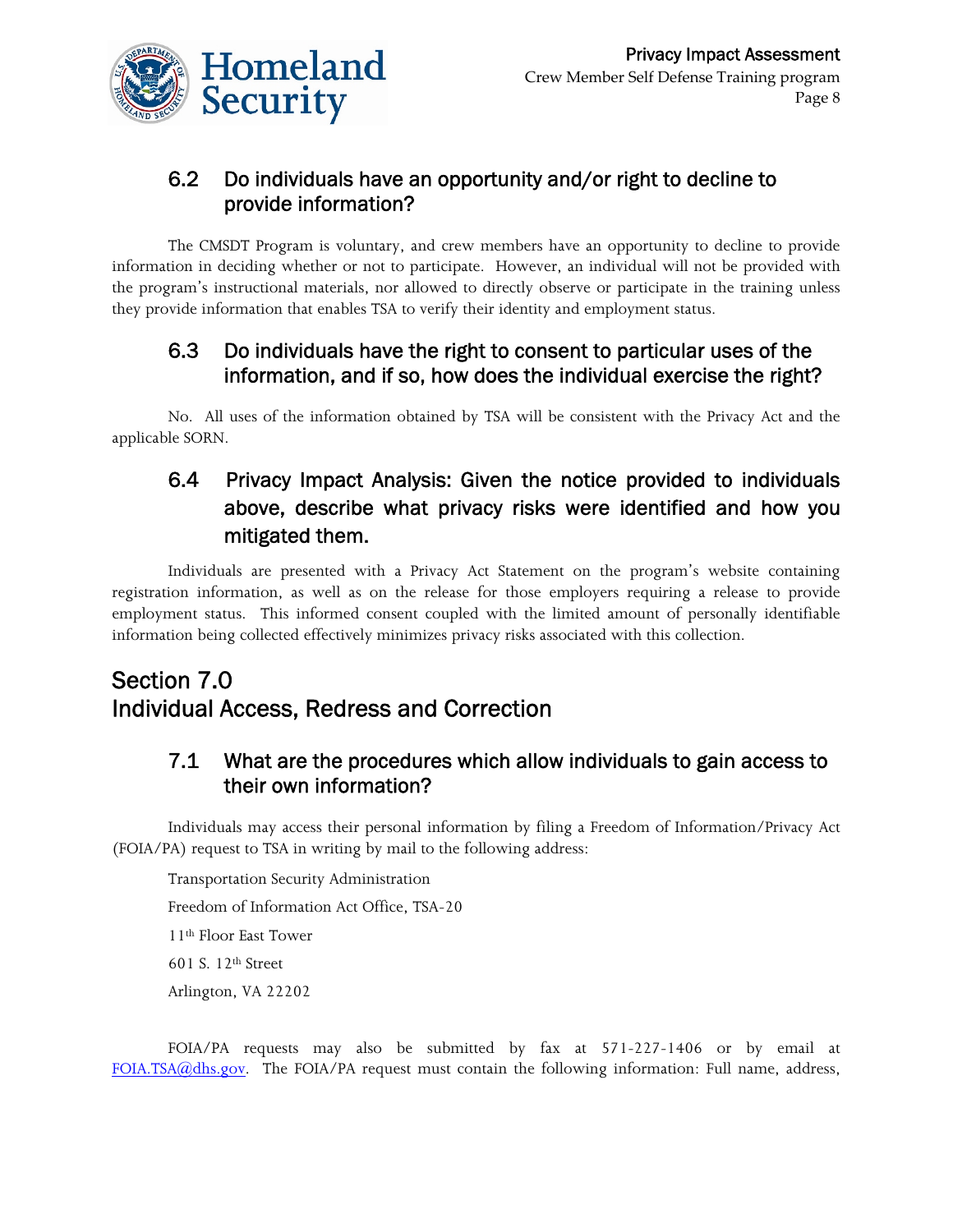

telephone number, and e-mail address (optional). Please refer to the TSA FOIA website at http://www.tsa.gov/research/foia/index.shtm.

#### 7.2 What are the procedures for correcting erroneous information?

An individual may contest information maintained in the system that pertains to them by writing to the CMSDT Program Manager, or by contacting the participating college. The request must describe what information in the records is incorrect and why, with any supporting documentation. Individuals may also request correction of their personal information in this system of records in accordance with the applicable provisions of the Privacy Act and the DHS Privacy Act regulation at 6 C.F.R. § 5.26.

#### 7.3 How are individuals notified of the procedures for correcting their information?

The publication of this PIA and of the SORN serves to provide public notice of the collection, use, maintenance, and means of correcting this information.

#### 7.4 If no redress is provided, are alternatives available?

Although redress is provided, as described above, individuals will also have an opportunity to correct their information at the training site. In verifying the identity of the crew member at the training site, the college point of contact will review the crew member's personal information, and make corrections (such as spelling, contact information, and employing air carrier).

# 7.5 Privacy Impact Analysis: Given the access and other procedural rights provided for in the Privacy Act of 1974, explain the procedural rights that are provided and, if access, correction and redress rights are not provided please explain why not.

Risks to privacy have been minimized by allowing individuals to correct the personal information they provide at the training site or facility. Further, individuals may request access to or correction of their personal information pursuant to the procedures outlined in this PIA and in accordance with DHS procedures for requesting amendment of records at 6 C.F.R. § 5.26.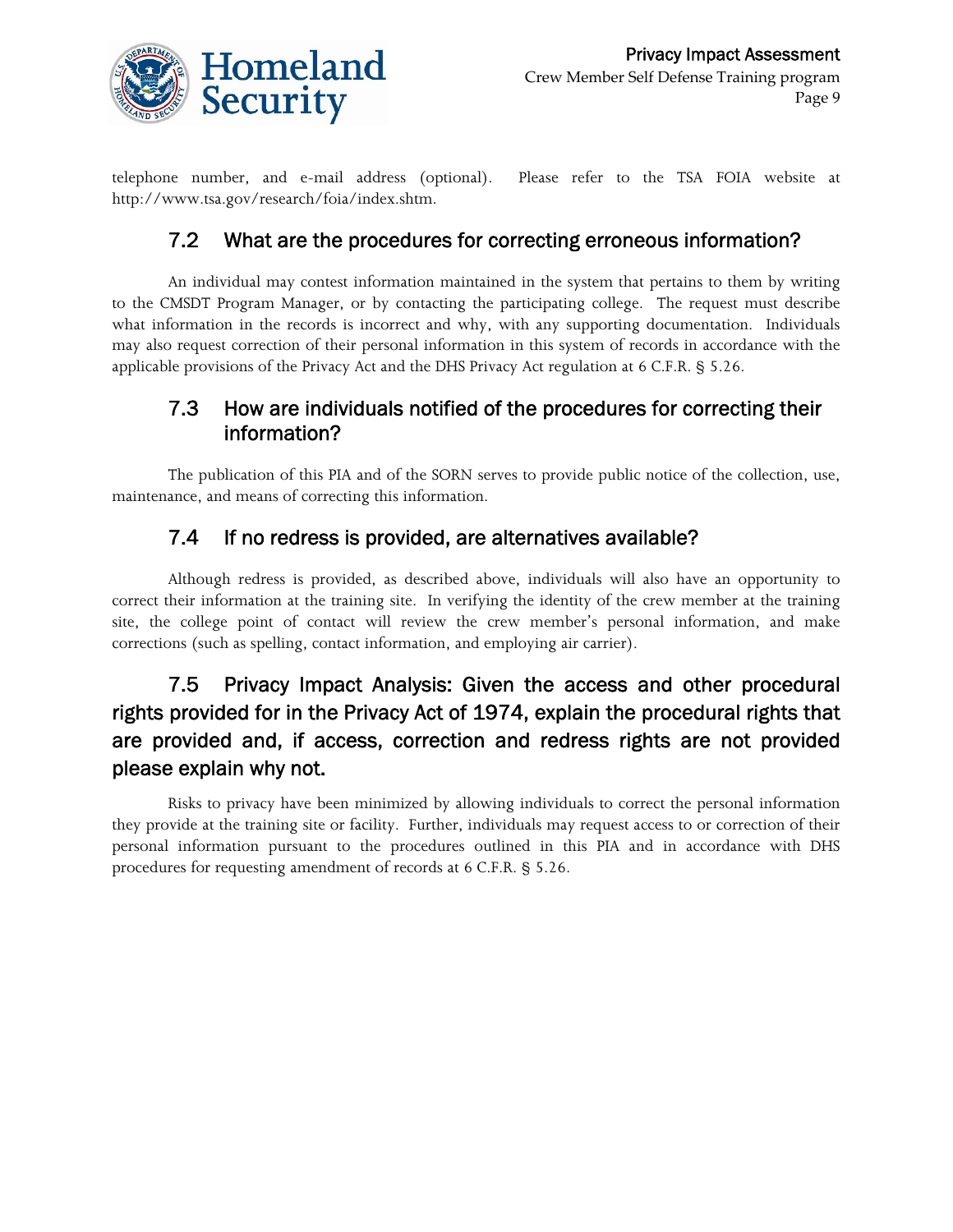

# Section 8.0 Technical Access and Security

#### 8.1 Which user group(s) will have access to the system? (For example, program managers, IT specialists, and analysts will have general access to the system and registered users from the public will have limited access.)

TSA does not currently operate and maintain a consolidated, automated system for processing and storing PII. Accordingly, system interaction is expected to be limited. Data related to crew members will only be accessed by TSA personnel with a need to know in order to perform their official duties. The information will be maintained securely on TSA's IT infrastructure, to which no public access is provided, and no unauthorized users are permitted access to system resources. Strict adherence to access control policies is automatically enforced by the system in coordination with and through oversight by TSA security officials.

#### 8.2 Will contractors to DHS have access to the system? If so, please submit a copy of the contract describing their role to the Privacy Office with this PIA.

Contractors who are hired to perform many of the IT maintenance and security monitoring tasks have access to the system in order to perform their official duties. Strict adherence to access control policies is automatically enforced by the system in coordination with and through oversight by TSA security officers. All contractors are subjected to requirements for suitability and a background investigation.

#### 8.3 Does the system use "roles" to assign privileges to users of the system?

Yes. Role-based access controls are used for controlling access to the system using the policy of Least Privilege, which states that the system will enforce the most restrictive set of rights/privileges or access needed by users based on their roles.

#### 8.4 What procedures are in place to determine which users may access the system and are they documented?

Limited system access will be provided for purposes of managing this information. Generally, the system is secured against unauthorized use through a layered, defense-in-depth security approach involving procedural and information security safeguards.

All TSA and DHS employees and assigned contractor staff receive DHS-mandatory privacy training on the use and disclosure of personal data. They also receive appropriate security training and have any necessary background investigations and/or security clearances for access to sensitive information or secured facilities based on TSA security policies and procedures.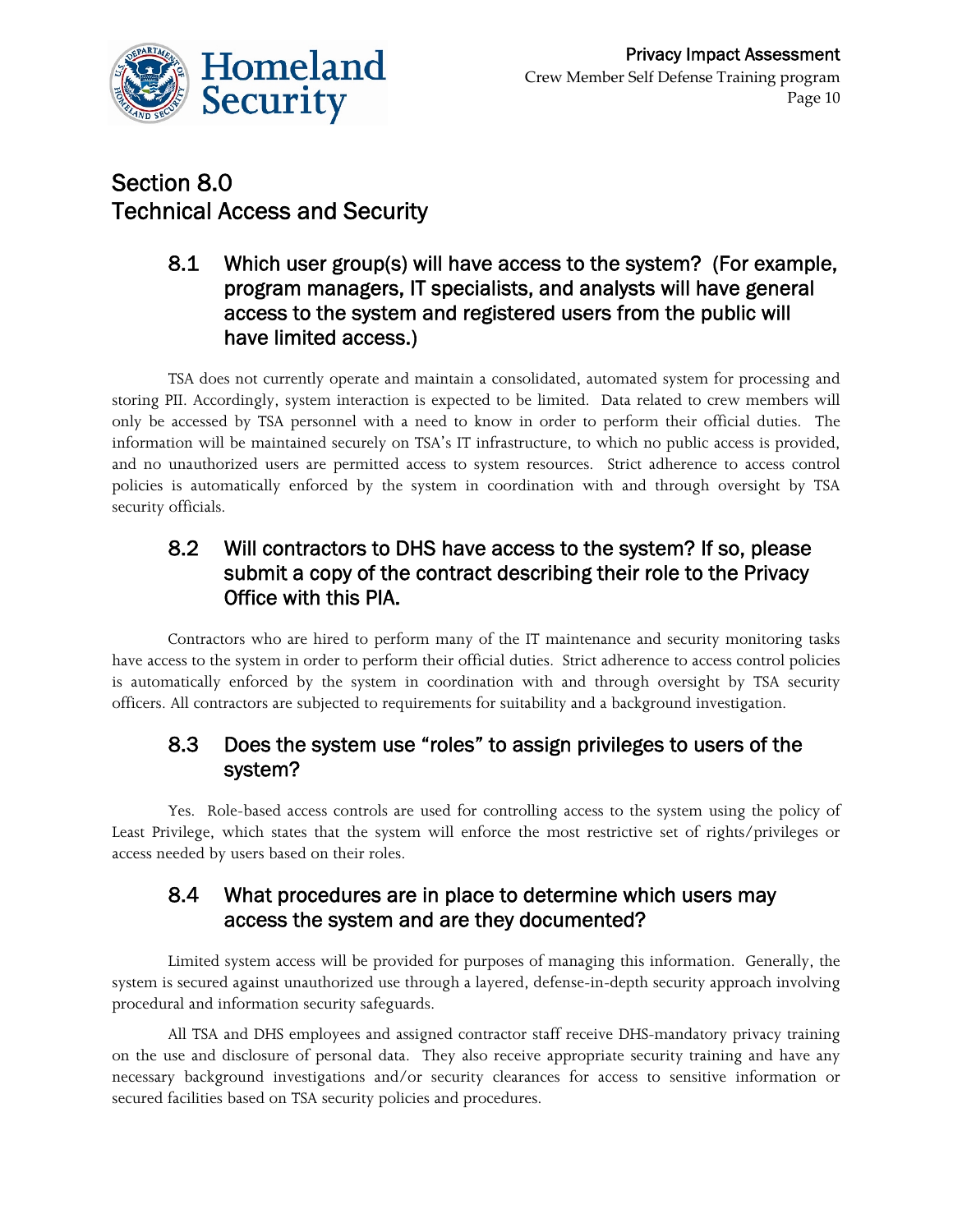

All government and contractor personnel are vetted and approved access to the data center where the system is housed, issued picture badges, and given specific access to areas necessary to perform their job function. A rules of behavior document provides an overall guidance of how employees are to protect their physical and technical environment and the data that is handled and processed. All new employees are required to read and sign a copy of the rules of behavior prior to getting access to any IT system.

#### 8.5 How are the actual assignments of roles and rules verified according to established security and auditing procedures?

Employees or contractors are assigned roles for accessing the system based on their function. TSA ensures personnel accessing the system have security training commensurate with their duties and responsibilities. All personnel are trained on information security when they join the organization and periodically thereafter. The Information Systems Security Officer ensures compliance with policy and manages the activation or deactivation of accounts and privileges as required or when expired.

#### 8.6 What auditing measures and technical safeguards are in place to prevent misuse of data?

The system is continuously monitored to audit compliance with policy. Weekly logs are reviewed to ensure no unauthorized access has taken place. All IT systems are audited annually for IT security policy compliance and technical vulnerability by the TSA IT Security Office.

#### 8.7 Describe what privacy training is provided to users either generally or specifically relevant to the functionality of the program or system?

All TSA employees and contractors are required to complete on-line TSA Privacy Training, which includes instructions on handling PII in accordance with the Privacy Act. Compliance with this requirement is audited monthly by the TSA Privacy Officer.

#### 8.8 Is the data secured in accordance with FISMA requirements? If yes, when was Certification & Accreditation last completed?

Yes. Information in TSA's record systems is safeguarded in accordance with the FISMA, which establishes government-wide computer security and training standards for all persons associated with the management and operation of Federal computer systems. All systems are operating on legal authority of the Designated Accrediting Authority (DAA). Certification and Accreditation for FAMS Net was completed on December 8, 2005, and for Central Information Distribution System on October 27, 2006.

#### 8.9 Privacy Impact Analysis: Given access and security controls, what privacy risks were identified and describe how they were mitigated.

Data on the system is secured in accordance with applicable Federal standards. Security controls are in place to protect the confidentiality, availability, and integrity of personal data, including role-based access controls that enforce a strict need to know policy. Physical access to the system is strictly controlled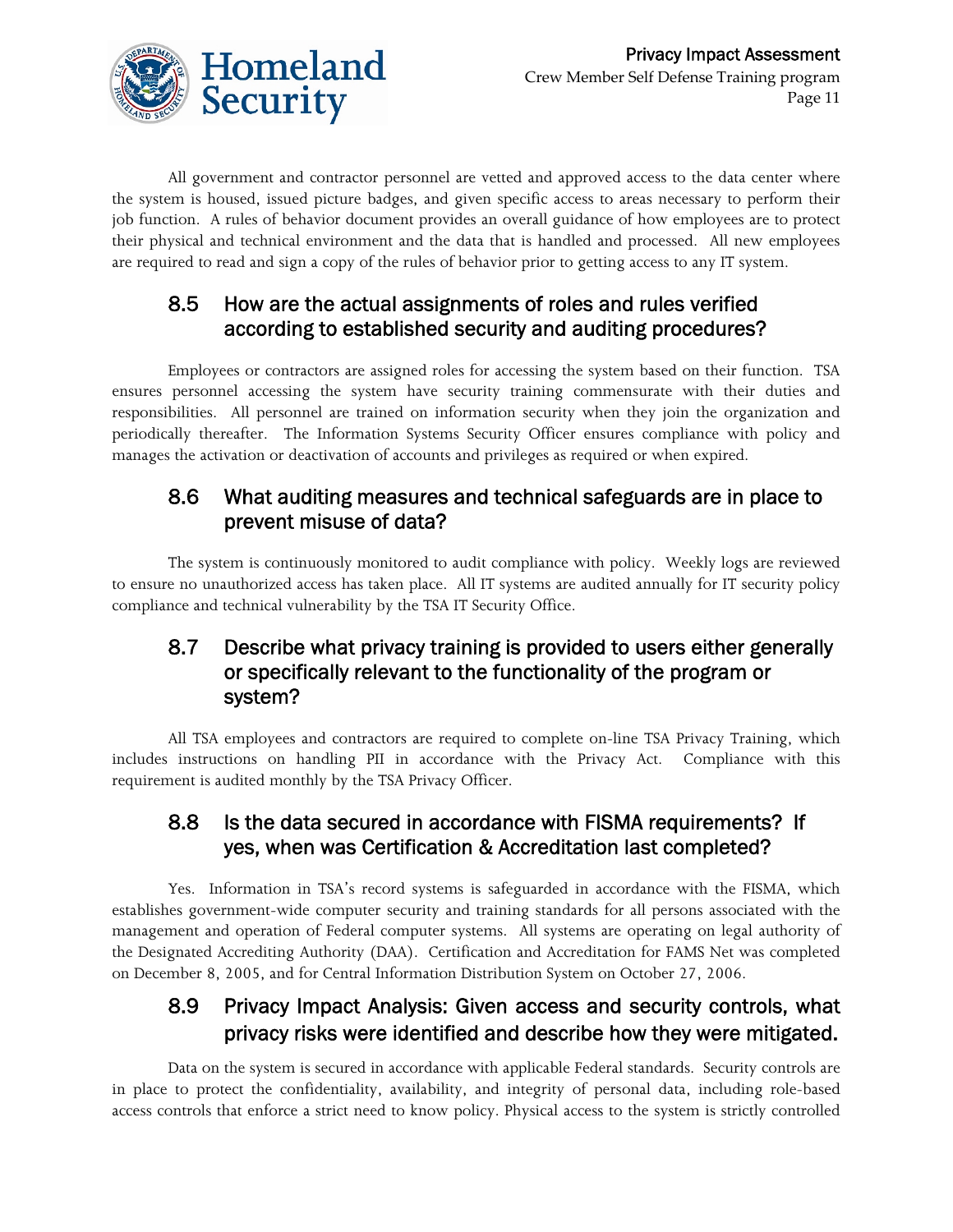

with the use of proximity badges. The system is housed in a controlled computer center within a secure facility. In addition, administrative controls, such as periodic monitoring of logs and accounts, help to prevent and/or discover unauthorized access. Audit trails are maintained and monitored to track user access and unauthorized access attempts.

# Section 9.0 **Technology**

#### 9.1 Was the system built from the ground up or purchased and installed?

The system was built from Commercial Off the Shelf (COTS) products and customized applications. System components include COTS hardware and operating systems.

#### 9.2 Describe how data integrity, privacy, and security were analyzed as part of the decisions made for your system.

Security and privacy requirements were analyzed based on FIPS-199 methodology. FIPS-199 methodology categorizes a system as High, Medium, or Low, depending on how important the function is to the agency. The result of that analysis was that the system was rated HIGH for data integrity and availability. All security controls are applied in accordance with this rating.

#### 9.3 What design choices were made to enhance privacy?

In order to support privacy protections, TSA had limited its data collection to specific elements necessary for confirming eligibility to participate in the program. TSA has developed an information technology infrastructure that will protect against inadvertent use of PII. The record system will include a real-time audit function to track access to electronic information, and any infractions of information security rules will be addressed appropriately. All TSA and assigned contractor staff receive TSA-mandated privacy training on the use and disclosure of personal data. The procedures and policies in place are intended to ensure that no unauthorized access to records occurs and that operational safeguards are firmly in place to prevent system abuse.

#### 9.4 Privacy Impact Analysis: What design choices were made to enhance privacy?

These conscious design choices will limit access to the personal information, thereby mitigating possible privacy risks associated with this program.

# Conclusion

TSA is establishing this program to fulfill a statutory requirement to provide self defense training to crew members of commercial air carriers. Privacy impacts associated with this collection have been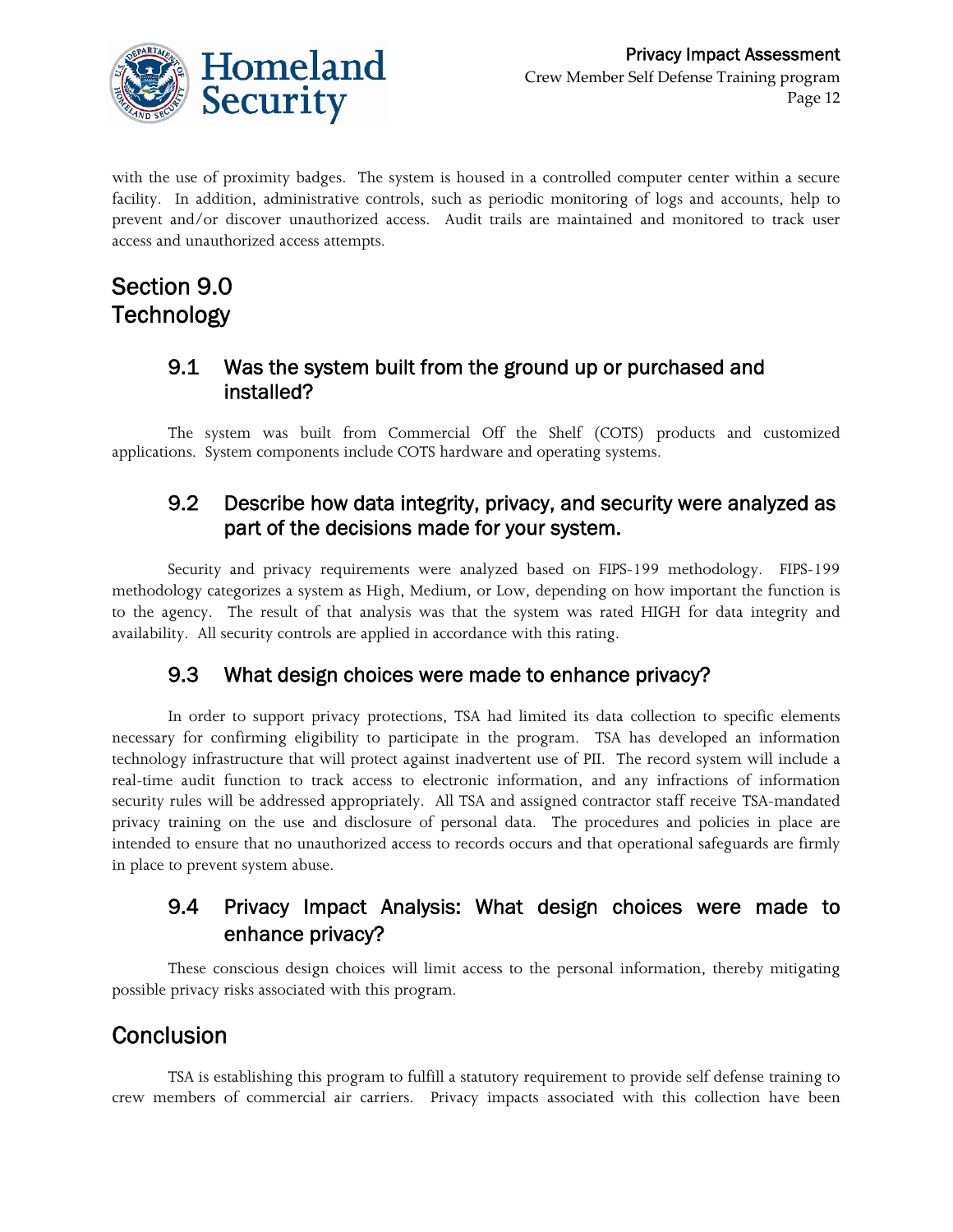

minimized by limiting the breadth of information provided to TSA. TSA is only collecting the information necessary to verify program eligibility; facilitate training; maintain a record of individual training activity; and provide information regarding recurring and/or advanced self defense training opportunities. By limiting the scope of this collection, TSA has effectively minimized any privacy risks associated with the program.

# Responsible Officials

Michael Rigney Federal Air Marshal Service Flight Programs Division

# Approval Signature Page

Peter Pietra Director, Privacy Policy and Compliance Transportation Security Administration

\_\_\_\_\_\_\_\_\_\_\_\_\_\_\_\_\_\_\_\_\_\_\_\_\_\_\_\_\_\_\_\_\_\_\_\_

Original signed and on file with the DHS Privacy Office

Hugo Teufel III Chief Privacy Officer Department of Homeland Security